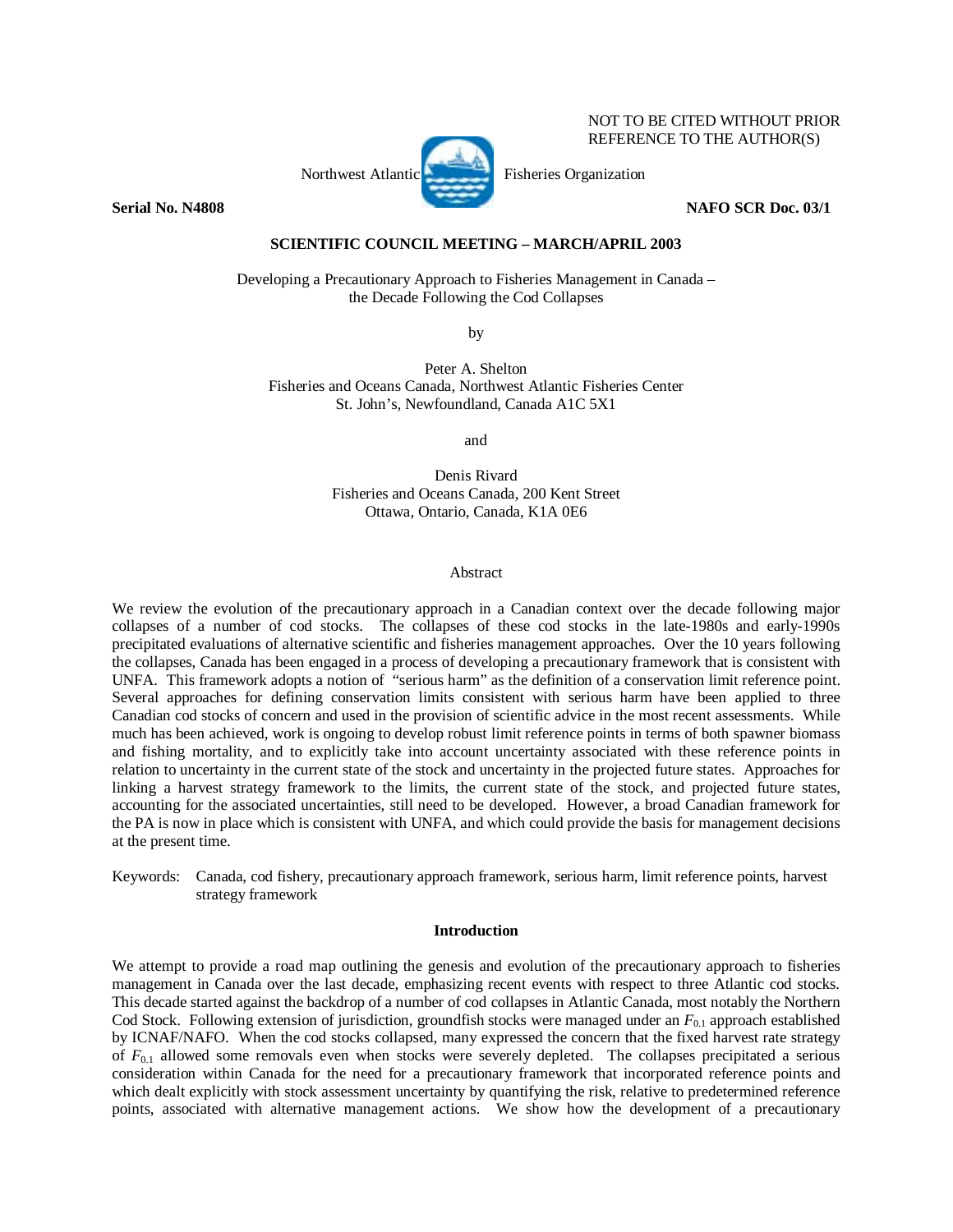2

framework in Canada relates to parallel developments of a management framework by DFO Fisheries Management. We also discuss how the lack of recovery of several cod stocks, combined with the realization that reopened fisheries on three of the four moratorium stocks were unsustainable, precipitated the most recent events in the implementation of the PA on cod stocks in Atlantic Canada.

# **Road map to the development of the Canadian PA approach**

# *Extension of jurisdiction to collapse*

Canada opted for a fixed harvest rate management strategy of  $F_{0,1}$  for its Atlantic groundfish fisheries when coastal state jurisdiction was extended to 200 n. miles in 1977. For the major Atlantic groundfish stock, Northern Cod, assessments were carried out annually at NAFO from extension of jurisdiction to 1986, initially setting TACs below *F*0.1 to promote stock rebuilding. Starting in 1987, Canada conducted northern cod assessments independently of NAFO, although STACFIS continued to review the Canadian results each year. The *F*0.1 approach continued to be implemented in 1987 and 1988. However, when substantial declines in the size of the stock became apparent in the late-1980s, the  $F_{0.1}$  rule was relaxed in the face of economic and social pressures, fishing mortality rates soared and the stock collapsed (Bishop and Shelton, 1997; Shelton, 1998).

The apparent failure of  $F_{0,1}$  spurred Canada to examine new approaches in the provision of scientific advice in support of fish stock management. In November 1991, a major international workshop was sponsored by DFO in Halifax on Risk Evaluation and Biological Reference points for Fisheries Management. The workshop reviewed existing approaches such as  $F_{0,1}$ , examined methods for identifying and quantifying the uncertainties associated with using various reference points, and considered alternative management strategies which incorporated reference points and the evaluation of uncertainty (Smith *et al*., 1993). A central theme in the workshop was the responsibility of fisheries scientists to evaluate alternative management strategies and for fisheries managers to develop objectives against which these strategies could be evaluated.

The impetus for the 1991 DFO workshop was obtained from NAFO's own Special Session on Management Under Uncertainties held in Halifax in September 1990. (NAFO Sci. Coun. Studies 16, 1991). This special session emphasized the need to adopt objective methods which accounted for uncertainties in the stock assessment and for the need for these uncertainties to be evaluated in terms of the risk of *SSB* falling below clearly defined critical levels (Shepherd, 1991). In particular, SSB reference points based on an approach suggested by Serebryakov (1991) and Shepherd (1991), and 20% of  $B_{\text{max}}$ , proposed by Beddington and Cooke (1983), were put forward as candidates.

The 1990 and 1991 workshops gave considerable momentum for a movement by Canadian fisheries science towards new and improved approaches based on a foundation of objective methods, quantification of uncertainty, establishment of management objectives, definition of reference points and the quantification of risk associated with alternative management options. This momentum served to establish the scientific basis for risk quantification and the development of reference points in the context of risk management. These became important elements in the way Canadian fisheries scientists approached the initiatives on "precaution" that emerged in the mid-1990s through various international initiatives. The notion of precaution was still embryonic and taking shape in national and international arenas, consequently there was little tangible progress on the implementation of an explicit precautionary approach risk management framework for marine fisheries within Canada over the next few years.

During this period (mid-1990s), DFO Fisheries Management initiated discussions on a new approach called the Integrated Fisheries Management Plan (IFMP) to replace the Fisheries Management Plans (FMPs) which were in operation when the cod stocks collapsed. IFMPs had the goal of greater integration of the functional and technical expertise within DFO, standardizing the fisheries management plan process and identifying performance outputs for individual fisheries management plans. This integrated approach served to formally recognize the role of quantitative stock assessments in the decision-making process, particularly scientific advice on the risks relative to biological reference points for alternative management options, and to put this role in the context of conservation objectives.

As international fisheries organizations such as NAFO, ICES, NASCO and ICCAT were actively developing frameworks for implementation of a precautionary approach as outlined in UNFA, Canada initiated a number of initiatives at the policy, science and management level. A planning meeting was held at BIO in Dartmouth June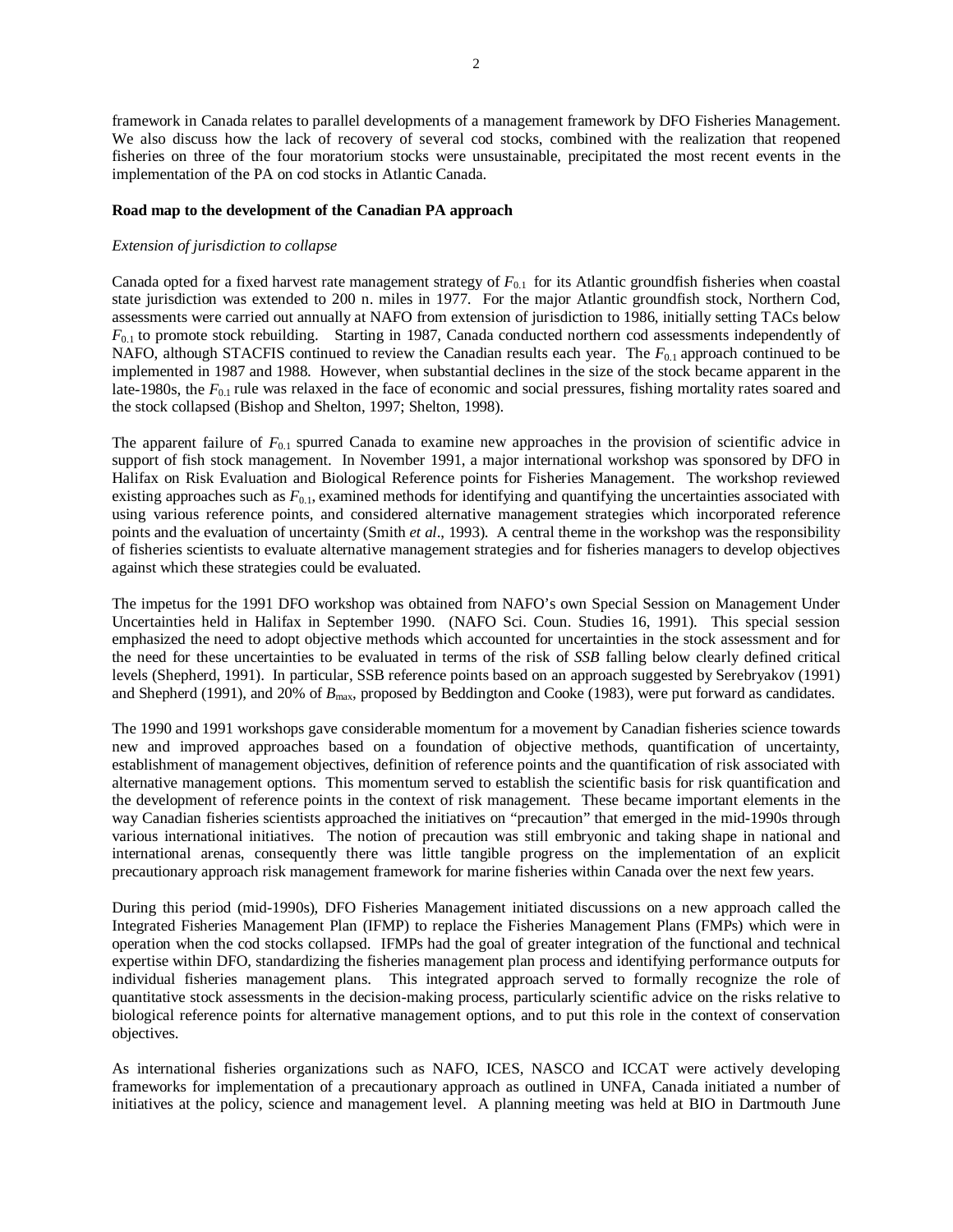1997 at which a High Priority Project on the Precautionary Approach (HPPPA) was initiated. It was decided to adopt a "case study" approach and several domestic stocks were identified. These stocks included Northern Cod, St. Pierre Bank Cod and Southern Gulf Cod. Funding was approved in 1998 and a first National Workshop on Implementing the Precautionary Approach in Canada was held in Nanaimo in October 1998 (Rice and Schnute, 1999). The Workshop reviewed progress on the case studies and activities related to the PA by NAFO and ICES. A number of the analytical problems that had to be overcome in the implementation of the PA in the Canadian case studies were examined. Issues related to implementation uncertainty, evaluation of harvest control rules, evaluation of controls other than catch and effort limits, and ensuring overall ecosystem health were also considered. It was noted that successful implementation of the PA is dependent on effective management structures and consultations among stakeholders, managers and scientists to achieve consensus on principles, objectives, operational definitions of performance measures and unacceptable outcomes.

In September 1999, the Newfoundland Region of DFO held a joint Science-Fisheries Management workshop on the precautionary approach (Atkinson, 2000), the impetus coming from Science as a consequence of participation in the HPPPA and the need to make progress on the Subdiv. 3Ps Cod case study. The focus was the current status and future direction of the PA in the Newfoundland Region. Progress on implementing risk analysis on 3Ps Cod was summarized at this workshop, although the only reference points considered at this time were  $F_{0,1}$  and an arbitrary *SSB* level of 100 000 tons.

A second DFO National workshop under the HPPPA was held in Nanaimo in November 1999 (Richards and Schnute, 2000). Progress on the PA by NAFO, ICES, NASCO, ICCAT, FRCC (Fisheries Resource Conservation Council) and the USA were reviewed as well as regional developments and progress on the case studies. It was noted at the Workshop that Canada had ratified the United Nations Fisheries Agreement (UNFA, on 3 August 1999), which explicitly acknowledged the precautionary approach (the required 30 states had ratified UNFA by 11 November 2001 and the Agreement came into force on 11 December 2001). The Workshop therefore attempted to formulate a general framework on the PA in Canada that was consistent with UNFA. This framework characterized the relationship between removal rate and stock size into four zones (Fig. 1). In zone 1, the stock index is above the stock size reference level and the removal rate is lower than the removal reference level – this is the desirable state and in this situation the *status quo* with respect to harvest strategies is acceptable. In zone 2, the stock is above the stock size reference, but the removal rate is above the removal reference level – this is an undesirable state and measures should be taken to reduce the removal rate to a level that is below the pre-agreed reference level. In zone 3, the stock is below the stock reference level – this is an undesirable state and removals should be restricted to allow a high probability of moving to zone 1 (desirable state). In zone 4, the stock is below the minimum acceptable level – a very undesirable state and removals should be kept as low as possible.

The 1999 HPPPA Workshop again recognized the need to communicate the current scientific thinking to DFO managers, scientists, fisheries managers, Fisheries Resource Conservation Councils and stake-holders. It was agreed that a discussion paper would be developed for DFO Management consideration clearly outlining the developments and current thinking on the PA within DFO Science. This was included as an appendix to the workshop report (Appendix E. PA Implementation for Canadian Harvest Fisheries - Rivard). The discussion paper described the PA framework that had been developed within the HPPPA and emphasized that the next step was to hold discussions on implementation with stakeholders, managers, scientists and Fisheries Conservation Councils. It was noted that the Atlantic Fisheries Conservation Council had recognized the need to adhere to a precautionary approach and that they were working on their own precautionary framework. It was suggested in the discussion paper that the leadership role in initiating the process of implementation resided naturally with DFO Fisheries Management and that regional workshops were key instruments for the design and implementation of a precautionary approach. It was felt that the strategies identified in the precautionary approach could serve to guide the development of IFMPs.

In 1997 IFMPs on groundfish came under criticism by the Auditor General of Canada. Objectives of the IFMPs were often not stipulated, were unclear or were set at such a high conceptual level that they were not measurable. Risks associated with achieving objectives were not identified and assessed and strategies were lacking to ensure that objectives were not compromised. Management strategies were not directly linked to the objectives of the fisheries and performance measures were not clearly linked to the management objectives. The roles of Science and Fisheries Management were unclear or not well understood. The precautionary approach and ecosystem considerations were not incorporated. To address these acknowledged shortcomings, DFO embarked on a new approach termed Objective-Based Fisheries Management (OBFM). The development of OBFM was coordinated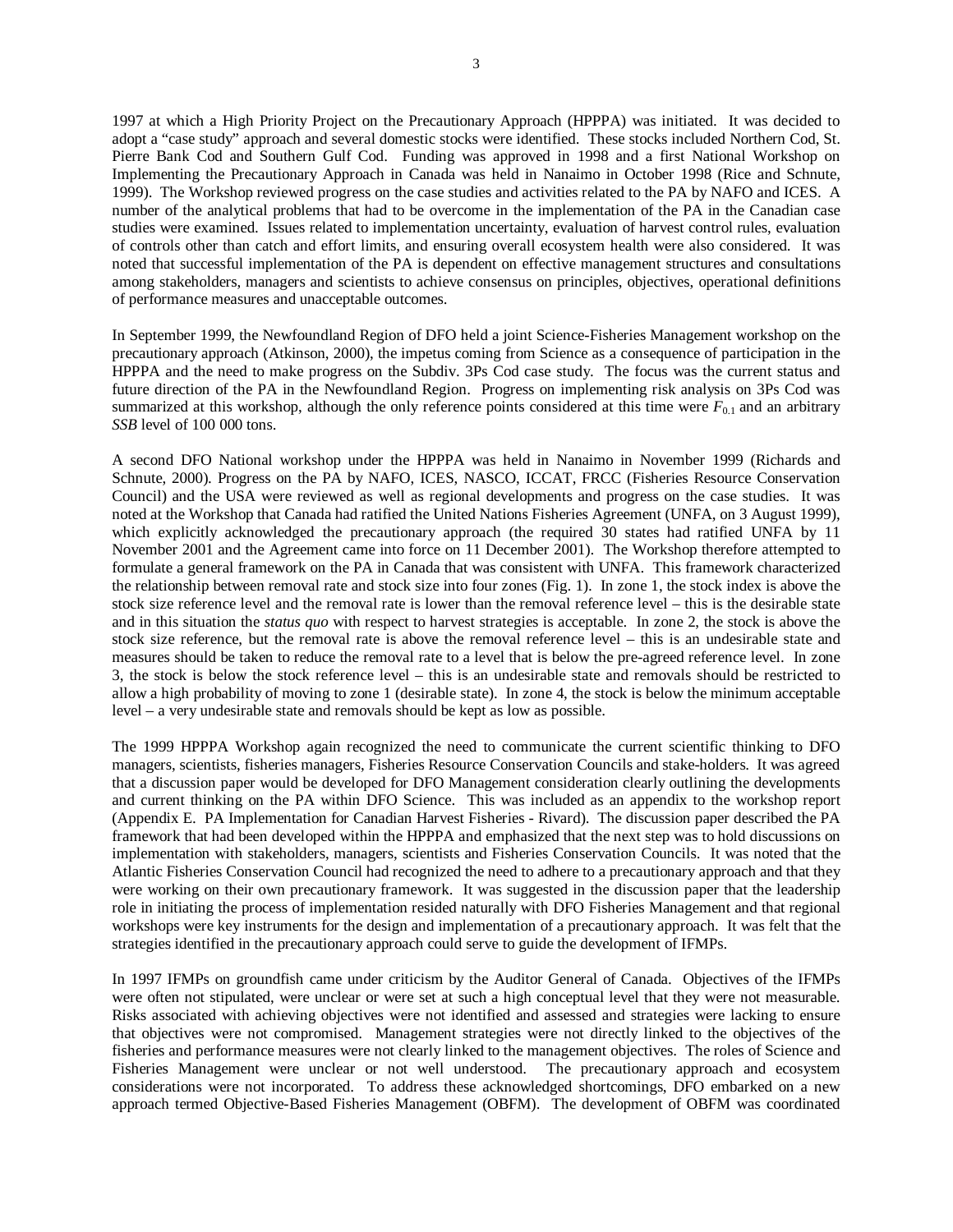from the beginning by a DFO Headquarters working group which included both Science and Fisheries Management Sectors, and a National Steering Committee of Regional Directors of Fisheries Management and Science was formed to guide the process regionally.

The goals of OBFM were to:

- (1) adopt clear and measurable fisheries management objectives based on biological and socio-economic factors,
- (2) introduce risk management principles in developing fisheries management strategies and operational management plans,
- (3) operationalize the PA and explicitly identify conservation limits in fisheries management plans,
- (4) introduce ecosystem concerns into the fisheries management process,
- (5) incorporate the principles of Performance Measurement,
- (6) advance the development of stakeholder partnerships.

It was felt that meeting these goals would enhance conservation and stock rebuilding, and provide for adaptive responses based on performance and rational feedback. Under OBFM, conservation was to be approached in terms of an explicit measurable goal. Consideration was also to be given to developing a concept of ecosystem-based management with defined ecosystem limits. OBFM would ensure that sound principles and due diligence were applied in developing conservation measures for resources and ecosystems.

National workshops on the OBFM with participants from DFO Science and Fisheries Management were held in May and October of 2000 and, by December of 2000, a third draft of the OBFM Guidelines had been developed, a framework for pilot projects had been agreed on and regional pilot stocks had been identified. For Newfoundland Region, Subdiv. 3Ps cod was the agreed on pilot stock. In February 2001, a Pre-Pilot Workshop was held in St John's for the Newfoundland Region of DFO and other regions held similar workshops around the same time. The Pre-Pilot Workshop was aimed at bringing regional Science and Fisheries Management up to speed on developments with OBFM. Topics covered included preparation of an IFMP, setting conservation limits for target species and the ecosystem, setting the fisheries management objectives, setting the fisheries management strategy and developing the fisheries management operational plan. The Pre-Pilot stopped short of outlining a specific stepby-step implementation plan for the regional pilot stock, 3Ps cod, for the next stock assessment cycle, although Science had already made some initial steps in defining conservation limits (Shelton, 2000).

During the period of June 2000 to May 2001, while discussions were being held within the Department on the OBFM approach, DFO Science was carrying out a Stock Assessment Review (SAR). SAR concluded that certain areas of research should be selected for expanded activities. PA issues related to conservation limits and targets, and species at risk issues were identified, together with several other areas of research. SAR noted that annual changes to stock assessment model formulations, often addressing minor issues, were costly and were in danger of causing "see-saw" TAC adjustments based on "noise" rather than "signal" in the data. It was suggested that a new approach of Intensive Fishery Assessments (IFAs), constituting comprehensive evaluations of the population dynamics, fishery, ecosystem considerations, alternative management strategies and risk to longer-term objectives be carried out less frequently (3-5 years). Between these periods, monitoring would continue and indices would be updated annually. Under this approach Fisheries Management would take a more strategic long-term approach and IFMPs would remain unchanged for 3-5 years, facilitating the implementation of OBFM. It was noted that this would require stocks to be managed further away from the "edge" – a notion consistent with the PA.

#### *Developments in the recent period – 2001 to 2003*

In December 2001, DFO Science held a Workshop on Implementing the Precautionary Approach in Assessments and Advice (Rice and Rivard, 2002). The HPPPA and OBFM provided a climate that many in the Department thought was conducive to implementing the elements of a precautionary approach in the actual management of Canadian fish stocks. A draft of a discussion paper by the Privy Council Office (PCO) of the Canadian Federal Government entitled "A Canadian Perspective on the Precautionary Approach/Principle" (http://www.pcobcp.gc.ca/raoics-srdc/docs/precaution/Discussion/discussion e.pdf) had a substantial impact on the direction and emphasis of the December 2001 Workshop. The PCO discussion paper noted that Canada has a long-standing history of implementing the precautionary approach/principle in science-based programs of health and safety,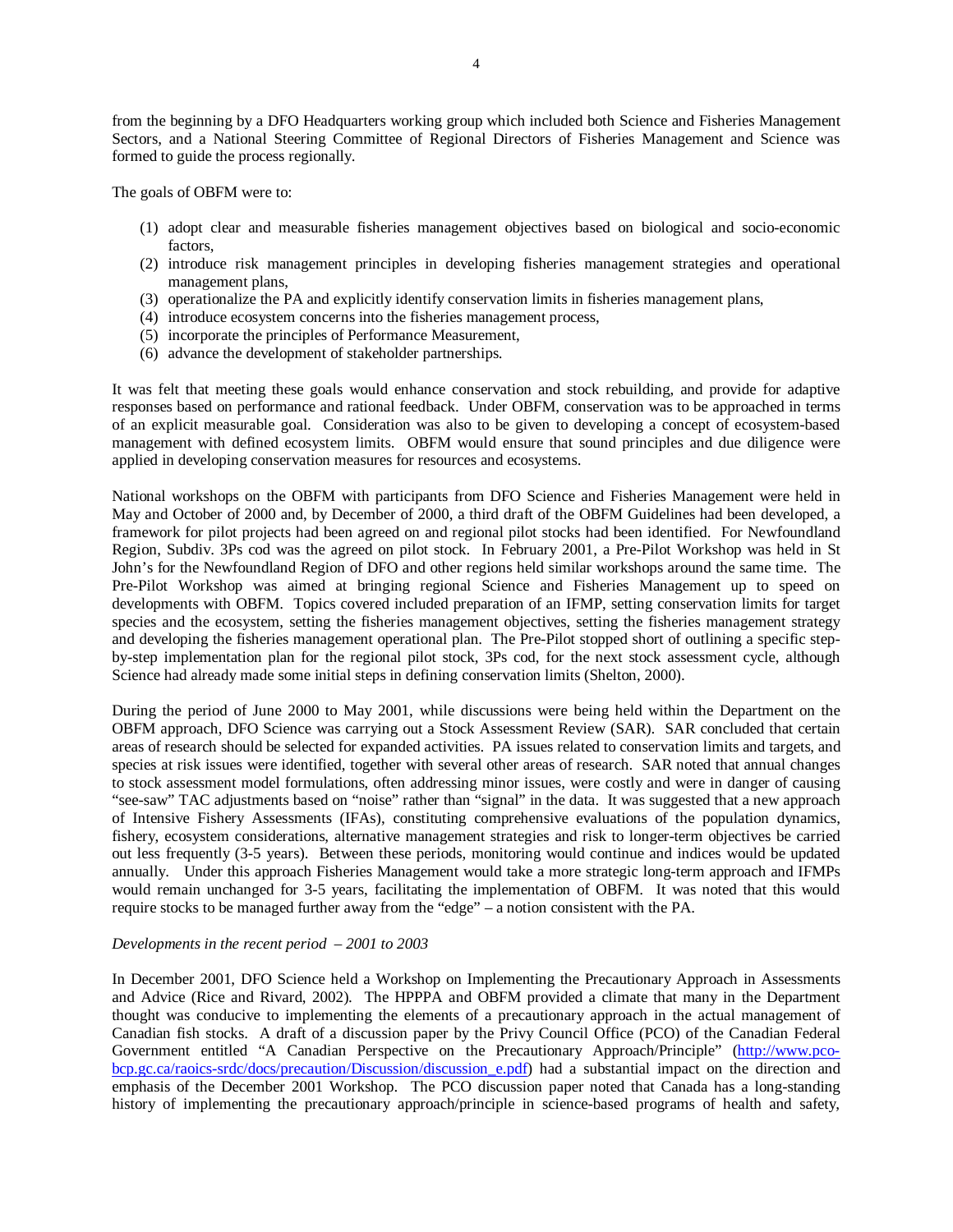environmental protection and natural resources conservation. The discussion paper stated that the PA is a distinctive approach within science-based risk management that recognized that the absence of full scientific certainty should not be used as a reason to postpone decisions where there is a threat of serious or irreversible harm. The discussion paper outlined broad guiding principles to support consistent, credible and predictable policy and regulatory decision making when applying the PA. It stated that enunciation of the PA principles would clarify how Canada makes decisions in circumstances of scientific uncertainty where there is a threat of serious or irreversible harm. It would provide a firm basis for Canada to more actively engage in international discussions in a clear, coherent and consistent manner. The framework described in the PCO discussion paper is in the final stages of being readied for endorsement by Cabinet and is currently scheduled for submission in May 2003.

Using the PCO discussion paper as a basis, the December 2001 Workshop concluded that the term "precautionary approach" should be used only to refer to situations that can result in harm that is serious or difficult to reverse. Activities which simply reduced yield were economically inefficient, but could not be interpreted as serious harm (Shelton and Rice, 2002). The PA would apply in situations of high scientific uncertainty and would promote fisheries management actions that would result in low probability of serious harm. In defining limit reference points, it was agreed that a serious reduction in reproductive capacity of a stock would constitute serious harm, but it was noted that there is no unequivocal way to determine the point at which serious harm has occurred. While recognizing that advice in terms of the precautionary approach would usually be framed in terms of *SSB* and *F*, there was consensus that these were not the only properties of a stock that could be used for determining harm.

The December 2001 Workshop reviewed progress on the PA within NAFO and the conclusions from the HPPPA. A synthesis of existing knowledge on limit reference points prepared for the workshop (Shelton and Rice, 2002) was evaluated. In addition, consideration was given to whether or not there was a need for precautionary or buffer reference points and rebuilding targets which focus on stock states which are some distance away from a situation of serious harm. Some suggested that serious harm could be defined in terms of the time it would take for the population to recover to a target level, while others felt that the PA should focus only on the "serious harm" aspect and define appropriate limits for each stock in keeping with the PCO discussion paper.

There was some discussion in the December 2001 Workshop of the use of harvest control rules in the implementation of the PA. This would require the development of a procedure (estimation models and control rules, tested by extensive simulation trials) which could be demonstrated to achieve the desired low probability of serious harm while still satisfying desired management objectives most of the time. The inputs to such a procedure would be updated annually but major analytical reviews and any required alterations to the procedure would happen less frequently. While it was recognized that this approach was in keeping with the SAR recommendations regarding IFAs, and also with Fish Management's OBFM approach, it was realized that such an undertaking would require considerable concerted effort and the pooling of limited quantitative resources. It could also be held up indefinitely while resource managers attempt to resolve the difficult problem of dealing with multiple conflicting objectives associated with the management of each fish stock. The Workshop concluded that implementation of the PA nationally would require direction from DFO line management and further discussion with other sectors.

While DFO was addressing these aspects of implementation of the PA, new legislation for conserving species was introduced in the House of Commons by the Environment Minister on April 11, 2000. The proposed Species at Risk Act (SARA) aimed at providing the authority to prohibit the destruction of endangered or threatened species and their critical habitat on all lands in Canada. SARA would legally recognize the Committee on the Status of Endangered Wildlife in Canada (COSEWIC) and provide for rigorous, independent and public scientific assessments by COSEWIC. The Act would require considered responses by Government to COSEWIC determinations of species at risk status. SARA received Royal Assent on 12 December, 2002 and is expected to become law in 2003. Atlantic Cod was classified by COSEWIC as "special concern" (particularly sensitive to human activities or natural events) in April 1998. It is currently again under review, with the new determination of status expected in May 2003. Although the exact implications of various designations under SARA are not yet clear, it seems likely that designations of "threatened" or "endangered" would have considerable impact on commercial exploitation of cod and other fisheries in which there is a significant bycatch of cod.

The status of three of the four cod stocks which had been under moratorium for a period in the mid-1990s, but on which commercial fisheries had reopened in the late-1990s (Northern Cod, Northern Gulf Cod and Southern Gulf Cod), were assessed regionally in early 2002 as part of the annual DFO stock assessment advisory process (Northern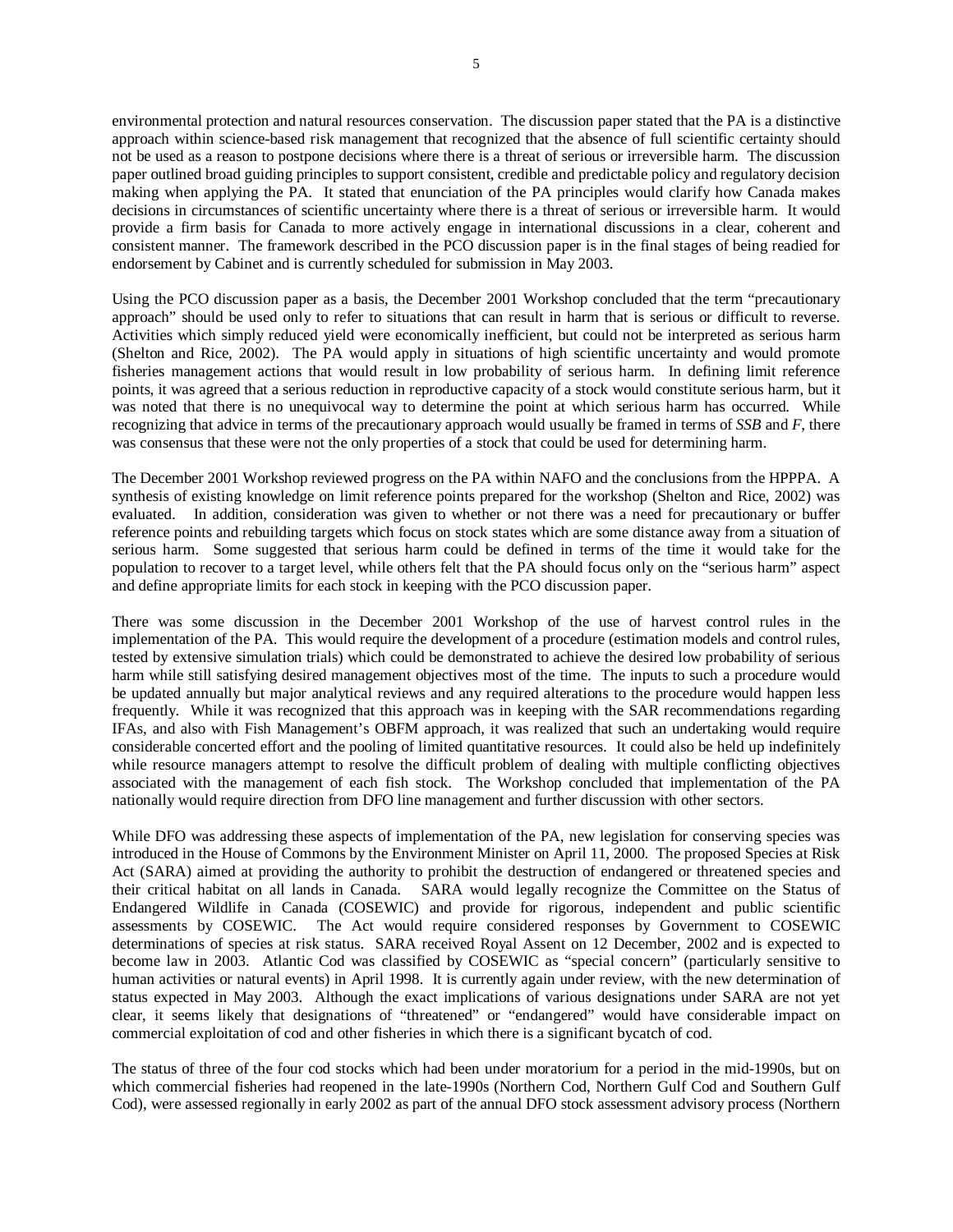Cod, CSAS SSR A2-01, 2002 (update, not a full assessment); Northern Gulf Cod, CSAS SSR A4-04-01, 2002 and Southern Gulf Cod, A3-01, 2002; http://www.dfo-mpo.gc.ca/csas). These assessments provided evidence that postmoratorium TACs, albeit small relative to historic removals, had been unsustainable over the recent period and that *SSB* was expected to decline further if these fisheries were not reduced.

In March 2002, DFO Science carried out a major review of all 10 Atlantic Canada cod stocks in relation to the criteria used by COSEWIC in determining species at risk status (Smedbol *et al*., 2002). This review noted that the most recent assessments had indicated that current TAC levels on Northern Cod, Northern Gulf Cod and Southern Gulf Cod were probably unsustainable and had a high risk of causing further depletion of the remaining spawner populations which were already below levels which would result in high species at risk designations under the COSEWIC population decline criteria.

The concerns raised by scientists and managers on the state of many gadoid stocks in the Atlantic and the Pacific highlighted the need to proceed as quickly as possible with the implementation of the PA and a National Workshop on Reference Points for Gadoids was convened in Ottawa in November 2002 (Rivard and Rice, 2003). The objectives of this Workshop were to define limit reference points, propose guidelines for consideration of uncertainties in a risk management context, and to discuss harvest strategies that were consistent with a precautionary approach. Limits were developed for the Northern Gulf and Southern Gulf Cod stocks and a "benchmark" reference point for Northern Cod was decided on, at which point the limit reference point would be reevaluated. The workshop was conceived as a joint Science/Fisheries Management initiative and fishery managers developed a parallel framework of harvest strategy zones based on the status of the stock relative to their limit reference points. The November 2002 Workshop was followed in February 2003 by a special Zonal Assessment (ZAP) in Halifax to determine the current stock status of the three cod stocks of concern, relative to their limit reference points, and to provide scientific advice consistent with the PA. Given that the setting of limit reference points at the November 2002 Workshop and the use of these in the provision of scientific advice in the February 2003 Cod ZAP represent the most tangible developments in the implementation of Canadian PA framework to date, more detail on these events is provided below.

# **Implementing the Canadian PA framework**

The Canadian precautionary approach framework that was developed in the 2001 and 2002 Workshops (Rice and Rivard, 2002; Rivard and Rice, 2003; see also Shelton and Rice, 2002; Shelton *et al*., 2003) focuses on evaluating the risk of serious or irreversible harm. Serious harm is interpreted in terms of "impaired productivity" and the conservation limits are related to definitions of what constitutes impaired productivity for each stock as determined by scientific experts applying "best science practice". While limits are determined by science, the framework allows for societal input regarding risk tolerances relative to these limits.

Shelton and Rice (2002) reviewed candidate limit reference points in terms of both *F* and *SSB*. Although *F* reference points are considered to be potentially useful under the Canadian framework (Richards and Schnute 2000, see Fig. 1), only *SSB* limits have been considered in any detail thus far. Serious harm is defined as the *SSB* below which productivity is impaired, rather than just sub-optimal. Shelton and Rice (2002) rejected many of the candidate *F* limits because they were clearly not consistent with serious harm, although they might be associated with reduced yield or with "growth overfishing".

The Canadian framework defines impaired productivity in terms of impaired ability of the stock to reproduce itself. Impaired stock productivity could be linked to combinations of reduced body growth rates, decreased maturation rates, increased mortality rates or decreased recruitment rates. In terms of recruitment, impaired productivity is consistent with the notion of "recruitment overfishing" and this has been the initial emphasis in the implementation of the Canadian PA. To define recruitment overfishing, one needs to find the *SSB* level consistent with a marked decrease in recruitment. However, most *S-R* models have only two parameters and recruitment is a smooth continuous function of *SSB*. Three parameter recruitment models have been developed, such as the depensatory form of the Beverton-Holt model (Myers *et al*., 1995), which allow for discontinuities, but fitting such models is seldom attempted and simulation studies suggest that depensation will be hard to detect in most stock-recruit data (Shelton and Healey, 1999).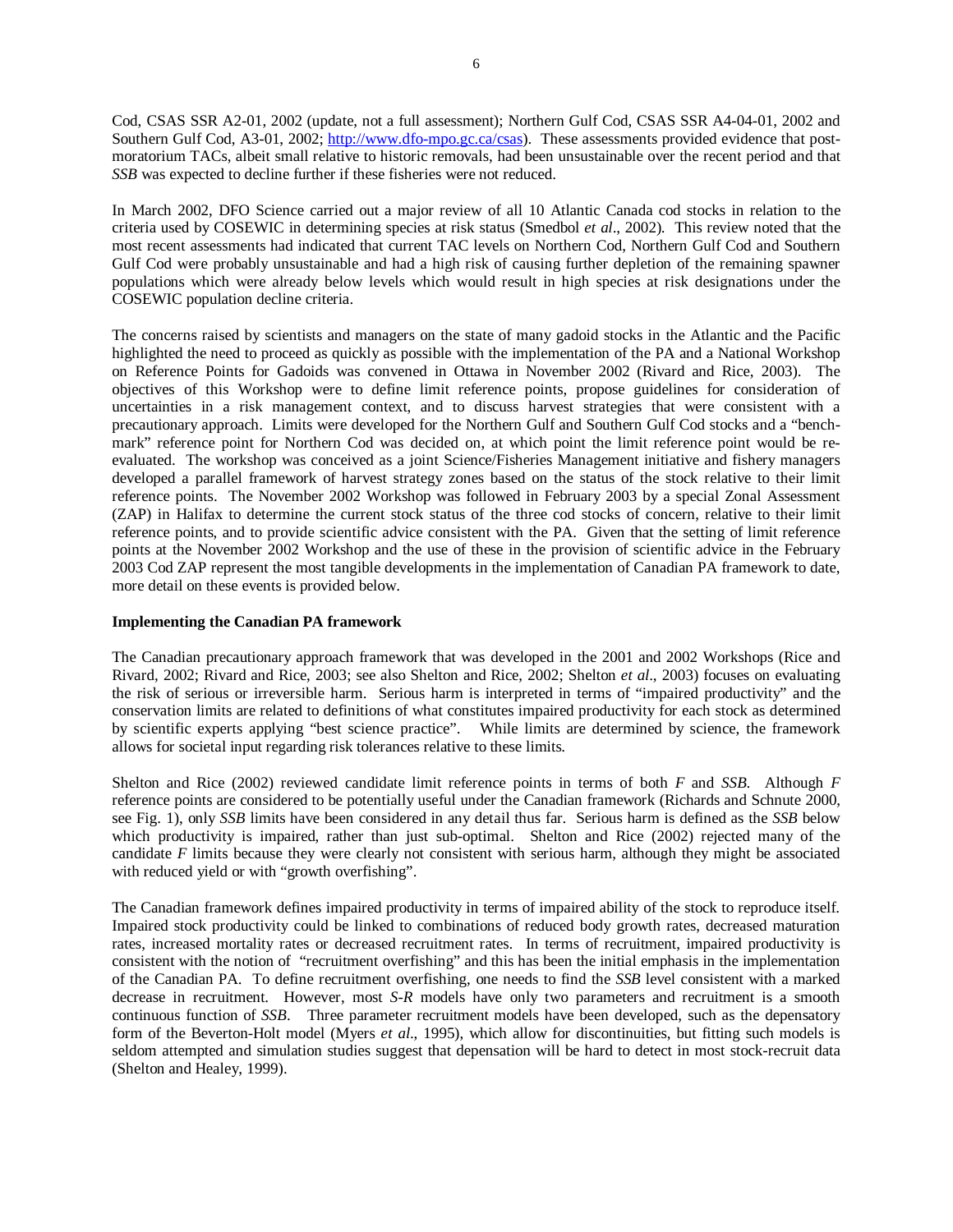An alternative way of thinking about impaired productivity and recruitment overfishing was developed in the November 2002 DFO Workshop. It is expressed in terms of the depletion of the spawner biomass to a level so low that the probability that the stock will produce good recruitment is diminished, or the probability that the stock will produce poor recruitment is increased. The non-parametric kernel smoother approach applied to modeling stockrecruit data by Rice and Evans (1986, 1988) and Evans and Rice (1988) is particularly suitable for this kind of analysis because the kernel is a pdf (e.g. Gaussian, Cauchy, etc.) that gives the probability of any previously observed *R* at any specified level of *SSB*. Cross-validation prediction sums of squares methods for determining the optimal shape parameter for the pdf generally find clear minima (see for example, Shelton and Morgan 1993, 1994). Having determined what constitutes good recruitment (for example the  $90<sup>th</sup>$  percentile), and/or poor recruitment (for example the 10<sup>th</sup> percentile), the probability that recruitment will fall into the good recruitment range or into the poor recruitment range can be computed directly from the *S-R* data and the kernel smoother fit to the data. These probability profiles generally show a marked decrease or increase over a narrow range of *SSB* (not necessary over the same *SSB* range – depends on definition of poor and good recruitment) which can be used to determine  $B_{\text{lim}}$ Alternatively, *B*lim could be defined as the point along the decreasing *SSB* axis at which the probability of good recruitment falls below a predetermined probability level, or the probability of poor recruitment rises above a predetermined level, for example 0.5. We illustrate this approach for Southern Gulf Cod (4TVn) using work carried out and presented at the November 2002 Workshop (Fig. 2). The recruitment probability approach looks very promising and the November 2002 Workshop felt that it needed to be investigated further in the context of the definition of serious harm under the Canadian PA framework.

More conventional approaches to defining  $B_{\text{lim}}$  that are consistent with the notion of demarcating serious harm are available in the fisheries literature (see Shelton and Rice 2002 for a review). The 2002 Workshop selected two of these  $-B_{50\%Rmax}$  and Serebryakov's  $B_{50\%R90\%surv}$  (Fig. 3) for application to the three cod stocks. Empirical evidence exists for the use of  $B_{50\%Rmax}$  as a threshold SSB that would be in keeping with the notion of serious harm (Mace, 1994; Myers *et al*., 1994). *B*50%Rmax is defined as the point below which the population fails, on average, to produce half the maximum recruitment. Three variations of this approach were considered: BH50 based on the fit of a Berverton-Holt stock-recruit model, RK50 based on the fit of a Ricker stock-recuit model, and NP50 based on a nonparametric smoother. The Serebryakov approach (Serebryakov, 1991; Shepherd, 1991) has the advantage of not requiring the fitting of a stock-recruit model and it incorporates information on early stage survival as well as recruitment production. The *B*<sub>lim</sub> is defined under the Serebryakov approach as the point below which the population fails to produce average recruitment even under good early-stage survival conditions. A third approach was also considered as a spawner biomass limit,  $B_{\text{recovery}}$ , the *SSB* level from which the stock has previously sustained a rapid recovery. This limit reference point is somewhat contentious because it is not clear that  $B_{\text{recovery}}$ . will necessarily produce a recovery under average stock productivity conditions. The recoveries that took place in Canadian cod stocks around the time of extension of jurisdiction all occurred under what might be termed favorable stock productivity conditions, including good body growth rates and having considerable numbers of fish younger than the age a maturity that were already within the population and which fueled the recovery (e.g. Southern Gulf Cod), and in some cases significant numbers of survivors from higher recruitment levels in the late-1960s (e.g. Northern Cod). Nevertheless,  $B_{\text{recovery}}$  was retained as a potential candidate for  $B_{\text{lim}}$ , recognizing that its value has to be considered in the context of the degree to which past recoveries were the result of particular circumstances.

The 5 approaches/variants were applied to the three cod stocks. Where the estimates of  $B_{\text{lim}}$  appeared to be sensible and particularly where they appeared to be clustered at roughly the same *SSB* level, it was considered that a reasonably strong case could be made for defending the associated *SSB* level as a limit reference point. Where the estimates covered a wide range, it was considered that, although *B*<sub>lim</sub> was poorly defined, an argument could be made for keeping the *SSB* above all "plausible" candidate  $B_{\text{lim}}$  values until better estimates have been obtained.

The results from applying the 5 approaches to the three stocks are illustrated in Fig. 4 from the November 2002 Workshop report (Rivard and Rice, 2002). The SSB levels were relatively consistent for Southern Gulf Cod, but covered a wide range for Northern Gulf Cod and Northern Cod. For Northern Gulf Cod and Northern Cod, the  $B_{50\%R\text{max}}$  was found to be very sensitive to the computational method used for the stock-recruit relation. Typically, large variances were associated with parameter estimates and therefore maximum recruitment was poorly defined. Northern Cod results were strongly influenced by high recruitment levels in the early part of the time series. The Serebryakov's method was found to be robust (not too strongly influenced by only one or two data points) and scaled well across the three stocks considered, in the sense that it gave reasonable estimates relative to historical *SSB* and stock productivity levels.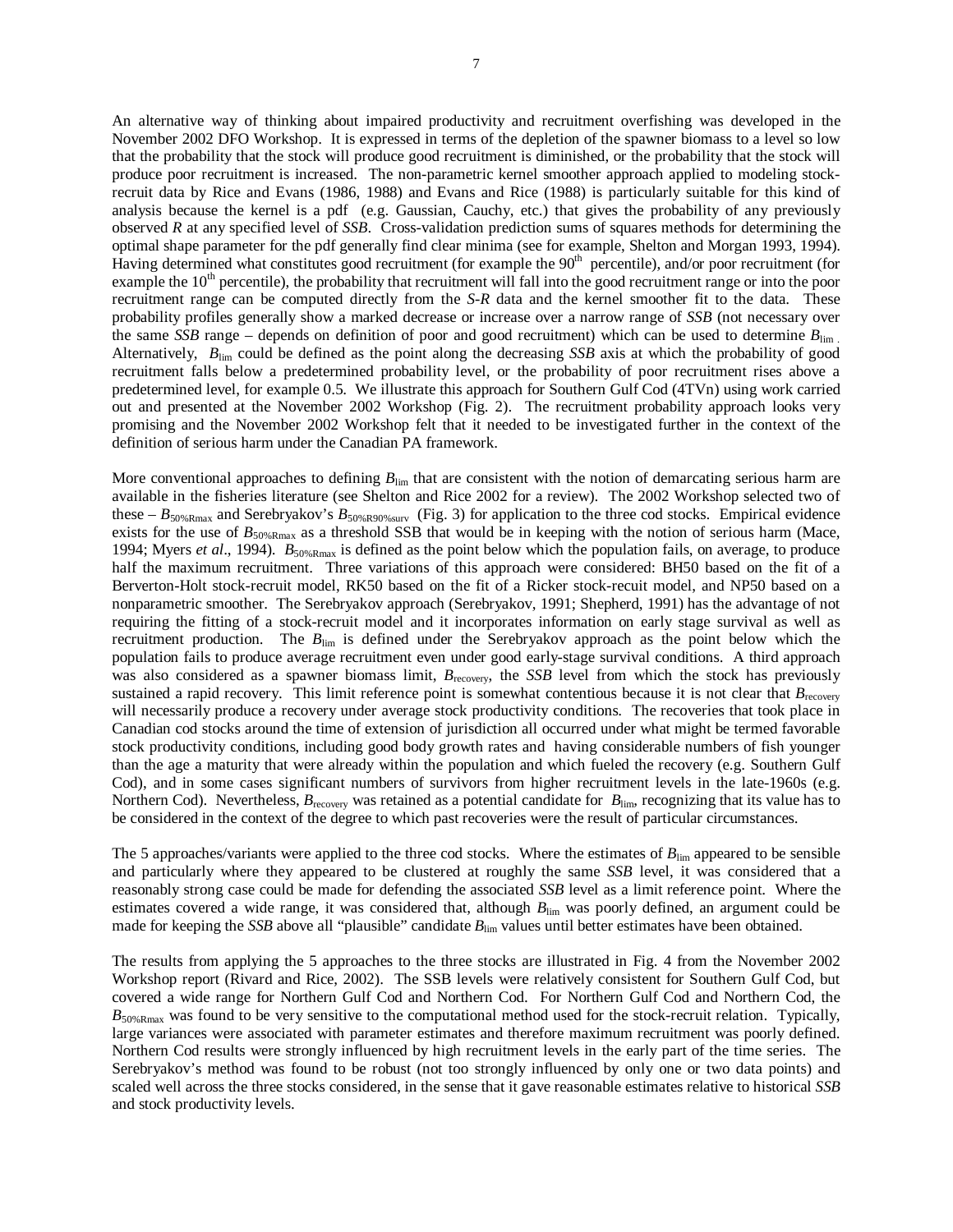Despite some of the difficulties encountered, the 2002 Workshop reached consensus on  $B_{\text{lim}}$  values of 80 000 tons for Southern Gulf Cod, 200 000 tons for Northern Gulf Cod and a bench-mark *SSB* 150 000 tons for Northern Cod. For Northern Gulf Cod it was noted that the 200 000 tons  $B_{\text{lim}}$  was not definitive because there were few data in the 100 000-200 000 tons range of *SSB* and that the *B*lim may be revised downward when more data become available. For Northern Cod, maximum recruitment was poorly defined, but it was agreed that *B*lim would likely be greater than 300 000 tons, the *SSB* level for *B*lim from the Serebryakov method. It was considered that when the *SSB* approaches the bench-mark *SSB* level of 150 000 tons (corresponding to *B*recovery ), the *S-R* data would be reviewed to see if there was more information for defining  $B_{\text{lim}}$ .

An example harvest strategy framework was developed by Fisheries Management at the November 2002 Workshop which would operate in concert with conservation limits within the Canadian PA framework (Table 1). The harvest strategy framework recognizes that risk of a stock reaching  $B_{\text{lim}}$  must be kept very low. Four zones were established. For a stock that is well below the conservation limit, a "Monitoring Zone" would apply in which fishing mortality would be limited to approved scientific activities only with no significant bycatches allowed in other fisheries. The next zone is the "Incidental By-catch Zone – below the conservation limit". In this zone incidental bycatch would be allowed so that other directed fisheries could be pursued, providing the bycatch is not significant and all reasonable measures are taken to minimize bycatch. Stocks above the limit would be in a "Bycatch Zone" in which normal bycatch levels incurred in the pursuit of other directed species would be acceptable. For stocks well above the conservation limit, a "Normal Fishing Zone" would apply with moderate fishing mortality from a directed fishery considered acceptable.

Stock assessments carried out under the Zonal Assessment Process (ZAP) in Halifax in February 2003 evaluated the current status Northern Gulf Cod, Southern Gulf Cod and Northern Cod based on the available data. SPA-based assessments were accepted for all three stocks. For Northern Cod, although SPA was the main tool prior to the collapse, a severe residual problem that had developed in the early-1990s has yet to be resolved (Shelton and Lilly, 2000). This problem, coupled with low catch levels and poor sampling during the moratorium, as well as the change in the overlap of the survey area with the area where the fishery took place after reopening in 1998 (near-shore), was not conducive to a whole stock SPA. However, in the February 2003 ZAP it was decided that sufficient inshore indices were now available to calibrate an inshore SPA based on the catch from 1995 onwards (almost entirely inshore). While some fish continue to exist in the offshore (estimated to be about 20,000 t) and appear in both the survey catches and in commercial bycatches, the mortality rate on this component was found to be extremely high, suggesting it is unlikely that it would play any significant role in stock rebuilding in the near future. The *SSB* estimates from each of the three stocks and the information considered at the ZAP on  $B_{\text{lim}}$  is summarized in Table 2.

In addition to determining current status, the ZAP carried out medium-term deterministic projections based on recent average values of recruitment rates, weight at age and proportion mature at age. The emphasis in these projections was a 5 year period, but it was recognized that the steady state conditions of the stocks (e.g. by running the projection out further to allow transient age structure effects to shake out) were also of interest. The SPAs for each of the stocks incorporated an assumption about natural mortality (*M*). For Northern Cod, mark-recapture data suggested that an *M*=0.5 was appropriate for the inshore component over the recent period, rather than the historically assumed value of 0.2 and this value was used in the SPA. Values of *M* greater than 0.2 have been applied in Northern Gulf and Southern Gulf cod SPAs for a number of years.

Projections suggested that Northern Gulf cod would decline over the next five years even in the absence of fishing, that Southern Gulf cod would show no growth in the absence of fishing and that Northern Cod would show some growth over five years in the absence of fishing as a consequence of transient recruitment effects, but that under average R/S there would show only marginal growth in the longer term. At *status quo* TAC levels, all three stocks were projected to have significant declines in *SSB* over a 5 year period. Even in the absence of a fishery the stocks are not projected to reach *B*lim in the near future and are predicted to move further away from *B*lim under *status quo* fisheries. In terms of the Fisheries Management example harvest strategy framework developed in the November 2002 Workshop (Table 1), Northern Cod and Northern Gulf Cod would fall into the Monitoring Zone and Southern Gulf Cod into the Incidental By-catch Zone.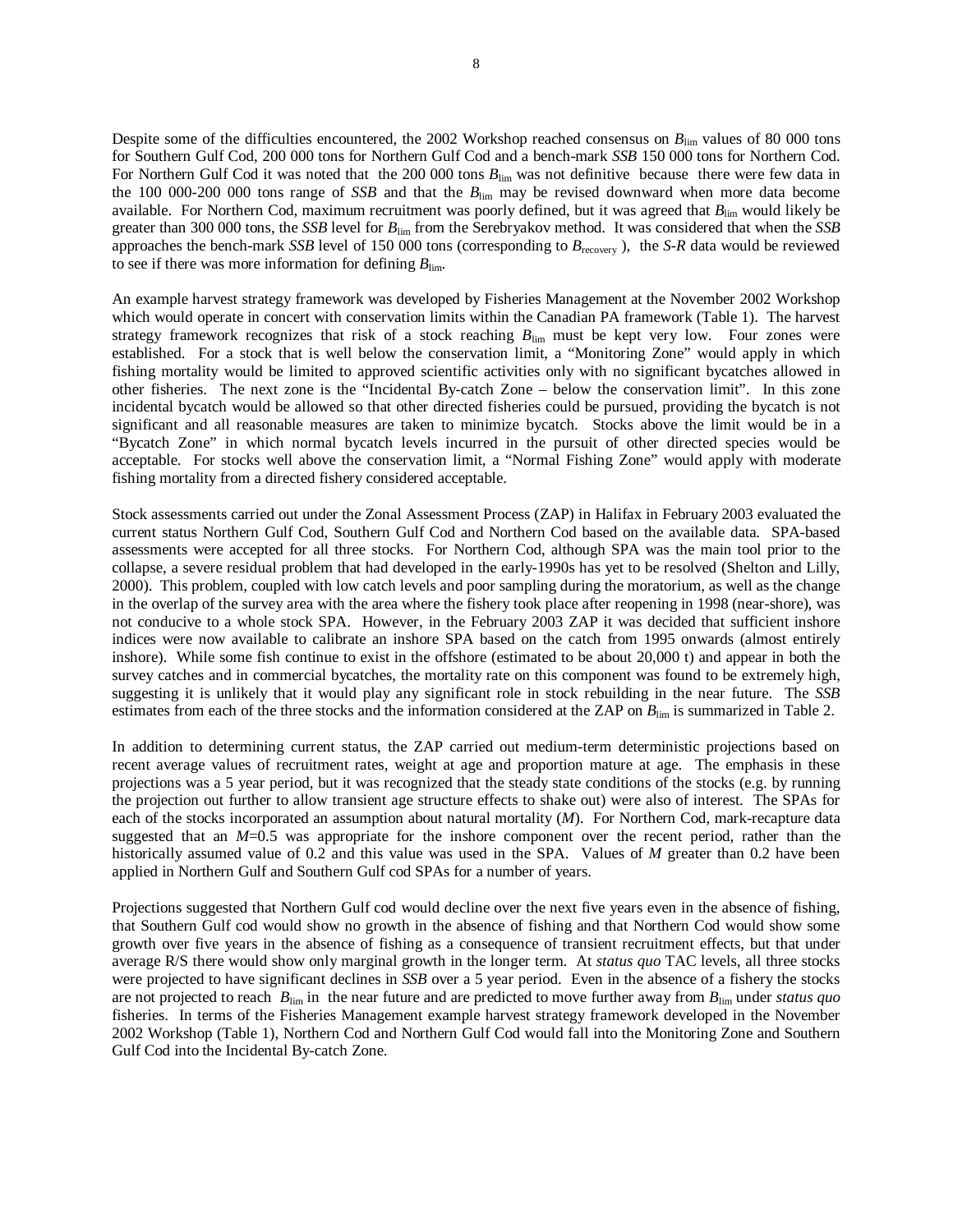#### **The road ahead**

While much has been achieved in developing a Canadian PA framework, there is still some distance to travel before the destination of a fully articulated PA framework is arrived at. Science needs to develop robust limit reference points in terms of both spawner biomass and fishing mortality, and to explicitly take into account uncertainty associated with these reference points in relation to uncertainty in the current state of the stock and uncertainty in the projected future states. Further work is required in developing a more definitive harvest strategy framework. Approaches for linking the harvest strategy framework to the uncertainties in the limits and in the current state and future projected states need to be developed.

There has been rapid movement towards implementing a PA approach to cod stocks in Canada over the recent period. Similar work is going ahead with respect to invertebrate fisheries (Smith, 2003). Although it is true that the Canadian framework has yet to deal explicitly with competing risks, ecosystem considerations, or socio-economic aspects of fisheries management objectives, a broad Canadian framework for the PA is now in place which is consistent with UNFA and other international fisheries agreements, and which could provide the basis for management decisions at the present time.

#### **References**

- Atkinson, D.B. 2000. Report of the Joint Science Fisheries Management Policy Workshop on the Precautionary Approach (DFO – Newfoundland Region), 27-28 September 1999, St John's Newfoundland. Can. Stock. Assess. Sec. Proc. Ser. 2000/04, 41p.
- Beddington, J.R. and Cooke, J.G. 1983. The potential yield of fish stocks. FAO Fish. Tech. Pap. 242, 47p.
- Bishop, C.A. and Shelton, P.A. 1997. A narrative of NAFO Divs. 2J3KL cod assessments from extension of jurisdiction to moratorium. Can. Tech. Rep. Fish. Aquat. Sci. 2199, 66p.
- Evans, G.T. and Rice, J.C. 1988. Predicting recruitment from stock size without the mediation of a functional relation. J. du Conseil Pour L'Exploration la Mer., 44, 111-122.
- Mace, P.M. 1994. Relationship between common biological reference points used as thresholds and targets for fisheries management strategies. Can. J. Fish. Aquat. Sci. 51:110-122.
- Myers, R.A., Rosenberg, A.A., Mace, P.M., Barrowman, N. and Restrepo, V.R. 1994. In search of thresholds for recruitment overfishing. ICES J. mar.Sci., 51:191-205.
- Myers, R.A., Barrowman, N.J., Hutchings, J.A., and Rosenberg, A.A. 1995. Population dynamics of exploited fish stocks at low population levels. Science (Washington D.C.), 269:1106-1108.
- Rice, J.C. and Evans, G.T. 1986. Non-parametric prediction of recruitment from stock and the relationship of the residuals to water temperature for cod in NAFO Divisions 2+3KL and 3M. NAFO SCR Doc. 86/106,13p.
- Rice, J.C. and Evans, G.T. 1988. Tools for embracing uncertainty in the management of the cod fishery in NAFO divisions 2J+3KL. J. Cons. Int. Explor. Mer. 45:73-81.
- Rice, J. and Schnute, J. 1999. Proceedings of a Workshop on Implementing the Precautionary Approach in Canada, 5-9 October 1998, Pacific Biological Station, Nanaimo BC. Can. Sci. Adv. Sec. Proc. Ser. 98/18, 73p.
- Rice, J. and Rivard, D. 2002. Proceedings of the DFO Workshop on Implementing the Precautionary Approach in Assessments and Advice, 10-14 December 2001, Ottawa. Can. Sci. Adv. Sec. Proc. Ser. 2002/009, 99p.
- Richards, L.J. and Schnute, J.T. 2000. Science Strategic Project on the Precautionary Approach in Canada, Proceeding of the Second Workshop, 1-5 November 1999, Pacific Biological Station, Nanaimo BC. Can. Sci. Adv. Sec. Proc. Ser. 99/41, 87p.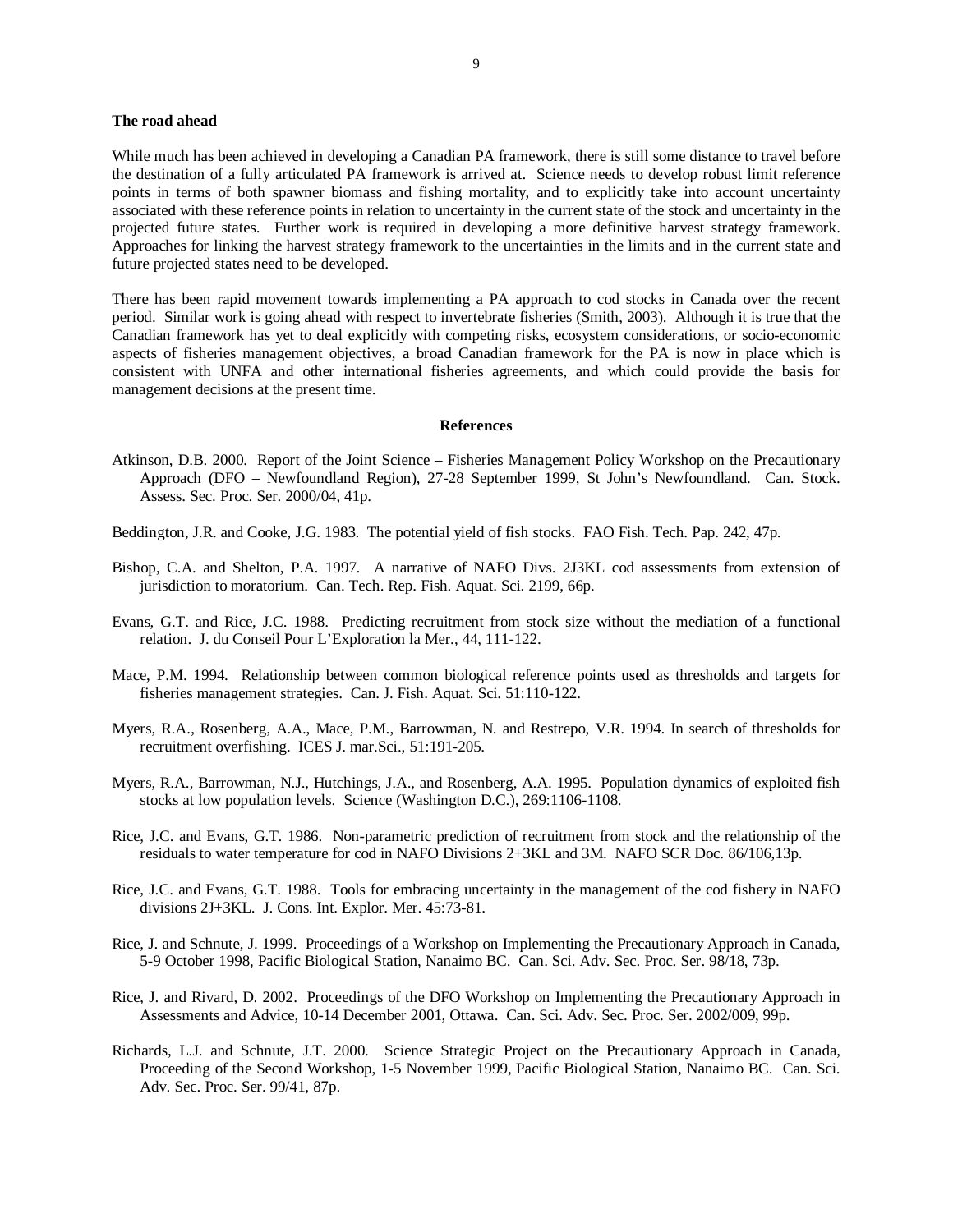- Rivard, D. and J. Rice. 2003. National Workshop on Reference Points for Gadoids, 5-8 November 2002, Ottawa. Can. Sci. Adv. Sec. Proc. Ser. 2002/033. 16 p.
- Serebryakov, V.P. 1991. Predicting year-class strength under uncertainties related to survival in the early life history of some north Atlantic commercial fish. NAFO Sci. Coun. Studies 16:49-55.
- Shelton, P.A. 1998. A comparison between a fixed and a variable fishing mortality control rule used to manage the cod stock off southern Labrador and the east coast of Newfoundland. Fish Reseach 37:275-286.
- Shelton, P.A. 2000. The development of precautionary and limit reference points for the 3Ps cod stock. Can. Stock. Assess. Sec. Res. Doc. 2000/075, 16p.
- Shelton, P.A. and Morgan, M.J. 1993. Assessment of the risk of failing to achieve replacement recruitment. ICES CM 1993/D:54.
- Shelton, P.A. and Morgan, M.J. 1994. Analysis of spawner biomass and recruitment of cod (*Gadus morhua*) in Divisions 2J and 3KL. NAFO Sci. Coun.. Studies, 21:67-82.
- Shelton, P.A. and Healey, B.P. 1999. Should depensation be dismissed as a possible explanation for the lack of recovery of the northern (*Gadus morhua*) stock? Can. J. Fish. Aquat. Sci. 56:1521-1524.
- Shelton, P.A. and Lilly, G.R. 2000. Interpreting the collapse of the northern cod stock from survey and catch data. Can. J. Fish. Aquat. Sci. 57:2230-2239.
- Shelton, P.A. and Rice, J.C. 2002. Limits to overfishing: reference points in the context of the Canadian perspective on the precautionary approach. Can. Sci. Adv. Sec. Res. Doc. 2002/084, 29p.
- Shelton, P.A. Rice, J.C. and Cadigan, N.G. 2003. Elements of a precautionary risk-management framework for Canadian cod stocks. Can. Sci. Adv. Sec. Res. Doc. 2003/041.
- Shepherd, J. 1991. (Convener) Report of the Special Session on Management Under Uncertainties. NAFO Sci. Coun. Studies, 16:7-12.
- Smedbol, R.K., Shelton, P.A., Swain, D.P., Frechet, A., and Chouinard, G.A. 2002. Review of population structure, distribution and abundance of cod (*Gadus morhua*) in Atlantic Canada in a species-at-risk-context. Can. Sci. Adv. Sec. Res. Doc. 2002/082, 134p.
- Smith, S.J. (ed.). 2003. Workshop on Reference Points for Invertebrate Fisheries held in Halifax, NS, 2-5 December 2002: Abstracts and Proceedings. Can. Tech. Rep. Fish. Aquat. Sci. 2328: viii+ 62 p.
- Smith, S.J., Hunt, J.J. and Rivard, D. (ed.) 1993. Risk evaluation and biological reference points for fisheries management. Can. Spec. Publ. Fish. Aquat. Sci. 120:1-442.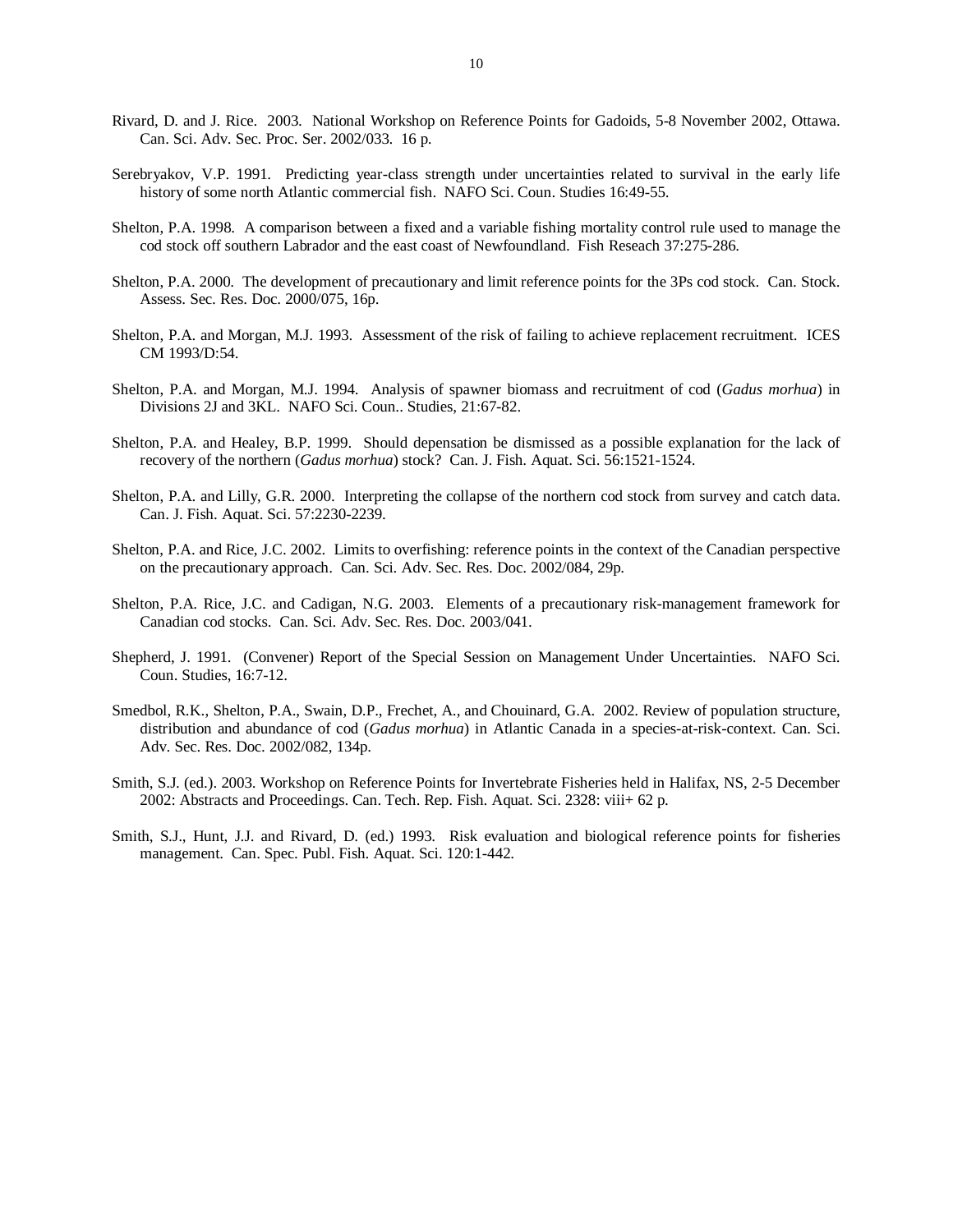Table 1. An example harvest strategy framework developed by DFO Fisheries Management at the November 2002 Ottawa Workshop which would operate in concert with science-based conservation limits within the Canadian PA framework.

# Fisheries Management Benchmarks

From an access perspective, it is useful to define fisheries management benchmark zones for specific fisheries which would allow clear rules to be developed to guide decision-making. These rules would then describe how the available fish can be utilized to meet various needs. For example, the following key progresses from no fishing through a full commercial fishery:

#### *Monitoring Zone – well below the conservation limit*

• Fishing mortality severely limited to RV and perhaps sentinel fisheries catch. Fishing mortality will be relatively constant at an extremely low level.

*Incidental By-catch Zone – below the conservation limit* 

- Additional fishing mortality limited to incidental catch to permit other directed fisheries to occur where the catch of the by-caught species is not significant.
- Additional fishing mortality could also include a "Sparrow-type" fishery for aboriginal participants.
- Fishing mortality will vary, to a cap at a very low level.

#### *By-catch Zone*

- Additional fishing mortality limited to by-catch normally caught in other directed fisheries without a specific cap.
- Fishing mortality at a low level, catch varies relative to biomass of stock as well as biomass of stock of directed species.

#### *Normal Fishing Zone*

- Additional fishing mortality subject to commercial/recreational fisheries occurring, limited by a TAC and defined by the above characteristics.
- Above this point, fishing mortality would be held at a moderate level, and a stepped approach to changing TACs would be used.
- Table 2. Summary of the SSB estimates from each of the three stocks and the information considered at the February 2003 ZAP on  $B_{\text{lim}}$ .

| <b>Stock</b>      | Current SSB     | $B_{\text{lim}}$                                           |  |
|-------------------|-----------------|------------------------------------------------------------|--|
| Northern Cod      | $<$ 50 000 tons | 150 000 tons bench-mark<br>$B_{\text{lim}} > 300 000$ tons |  |
| Northern Gulf Cod | 39 000 tons     | 200 000 tons                                               |  |
| Southern Gulf Cod | 72 000 tons     | 80 000 tons                                                |  |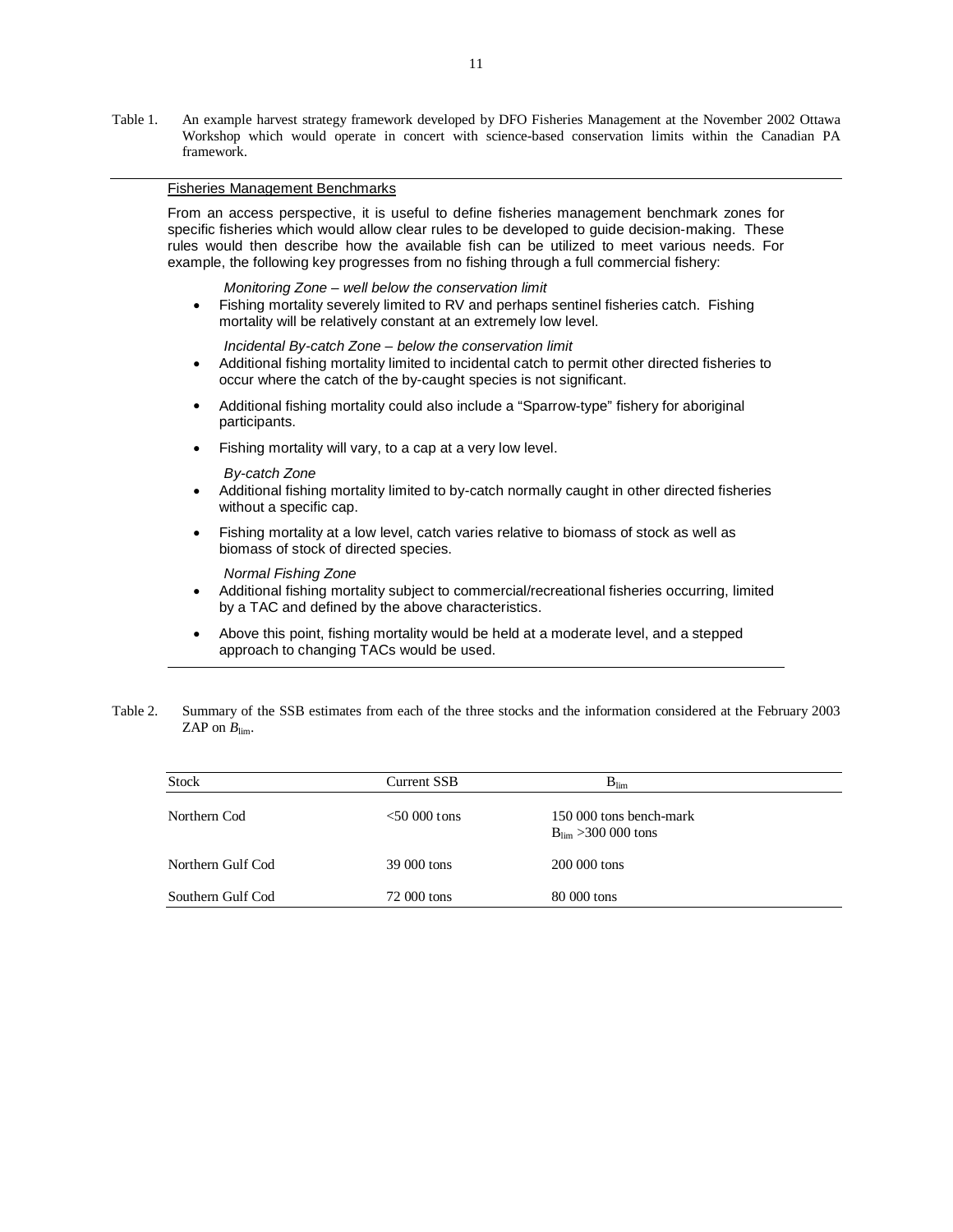

# Stock index

Fig. 1. Generic framework for implementing the PA from the November 1999 Nanaimo High Priority Project on the PA Workshop.





Fig. 2a. Stock-recruit scatter for 4TVn cod from the November 2002 Ottawa Workshop on Reference Points for Gadoids.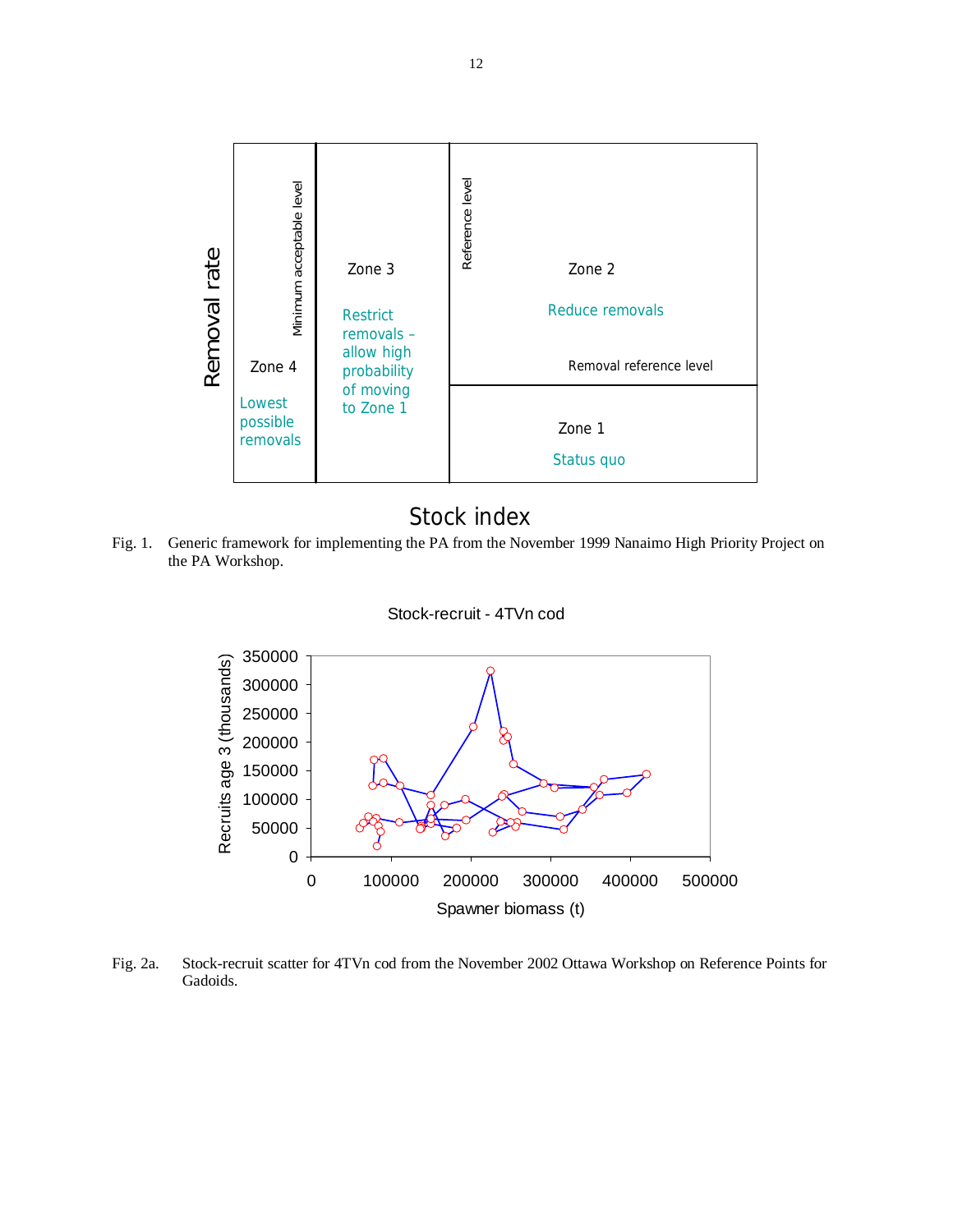

Fig. 2b. Cross validated prediction sums of squares for the shape parameter for a Gaussian kernel for Southern Gulf Cod *S-R* data, illustrating the first step in the approach proposed in the November 2002 Workshop on Reference Points for Gadoids – estimating the shape parameter.



Kernel weighted smoother for 4TVn Cod (Gaussian kernel)

Fig. 2c. Kernel smoother applied to *S-R* data for Southern Gulf Cod using the shape parameter estimated in Fig. 2b, illustrating the second step in the approach proposed in the November 2002 Workshop on Reference Points for Gadoids.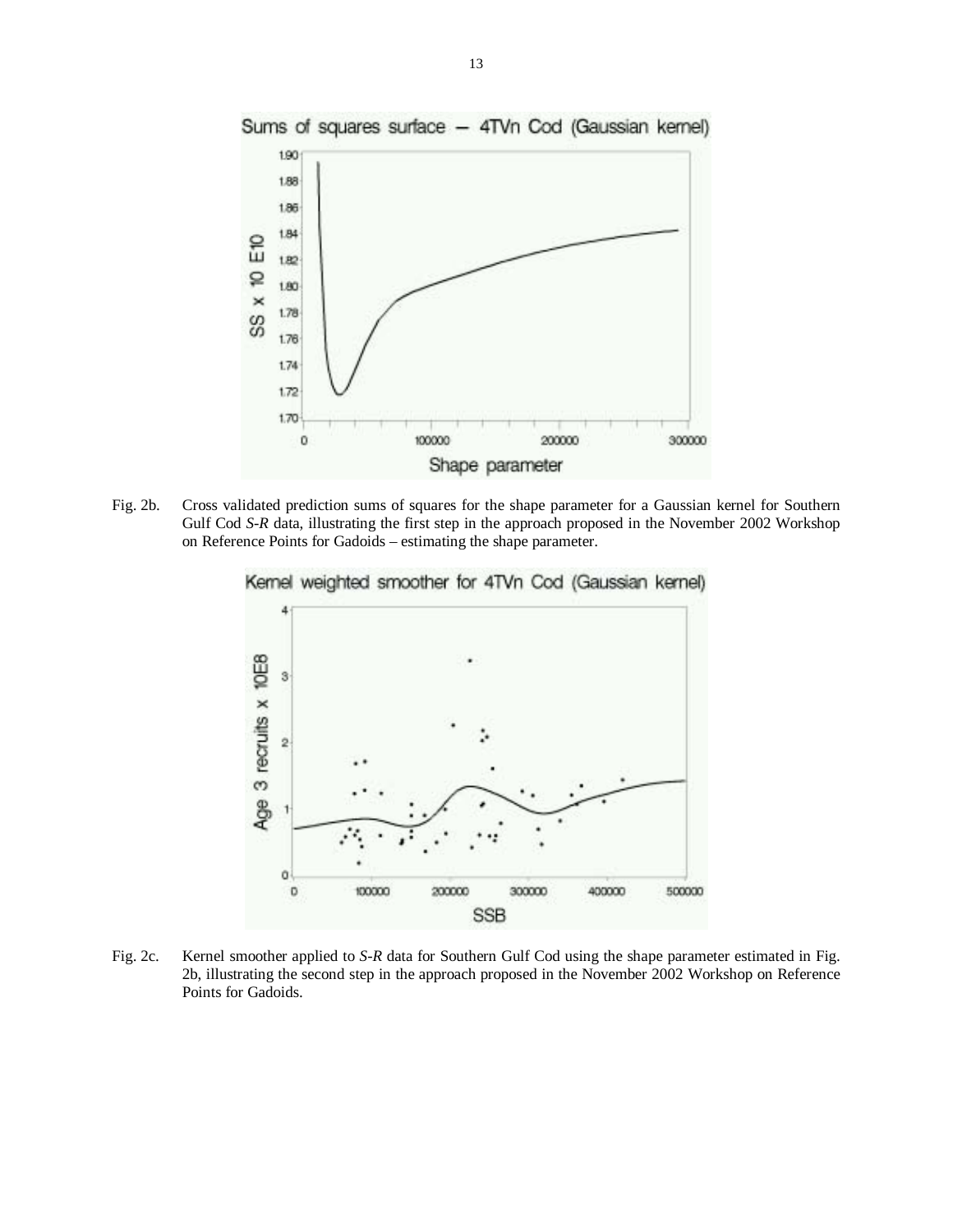

Fig. 2d. Examination of the recruitment data for Southern Gulf Cod to determine poor recruitment, illustrating the third step in the approach proposed in the November 2002 Workshop on Reference Points for Gadoids. Poor recruitment is represented by the horizontal line, demarcating the  $10<sup>th</sup>$  percentile.



Fig. 2e. Probability of poor recruitment  $(<80,00x10^3 = 10^{th}$  percentile, as an example) as function of *SSB* for Southern Gulf Cod, illustrating the fourth step in the approach proposed in the November 2002 Workshop on Reference Points for Gadoids.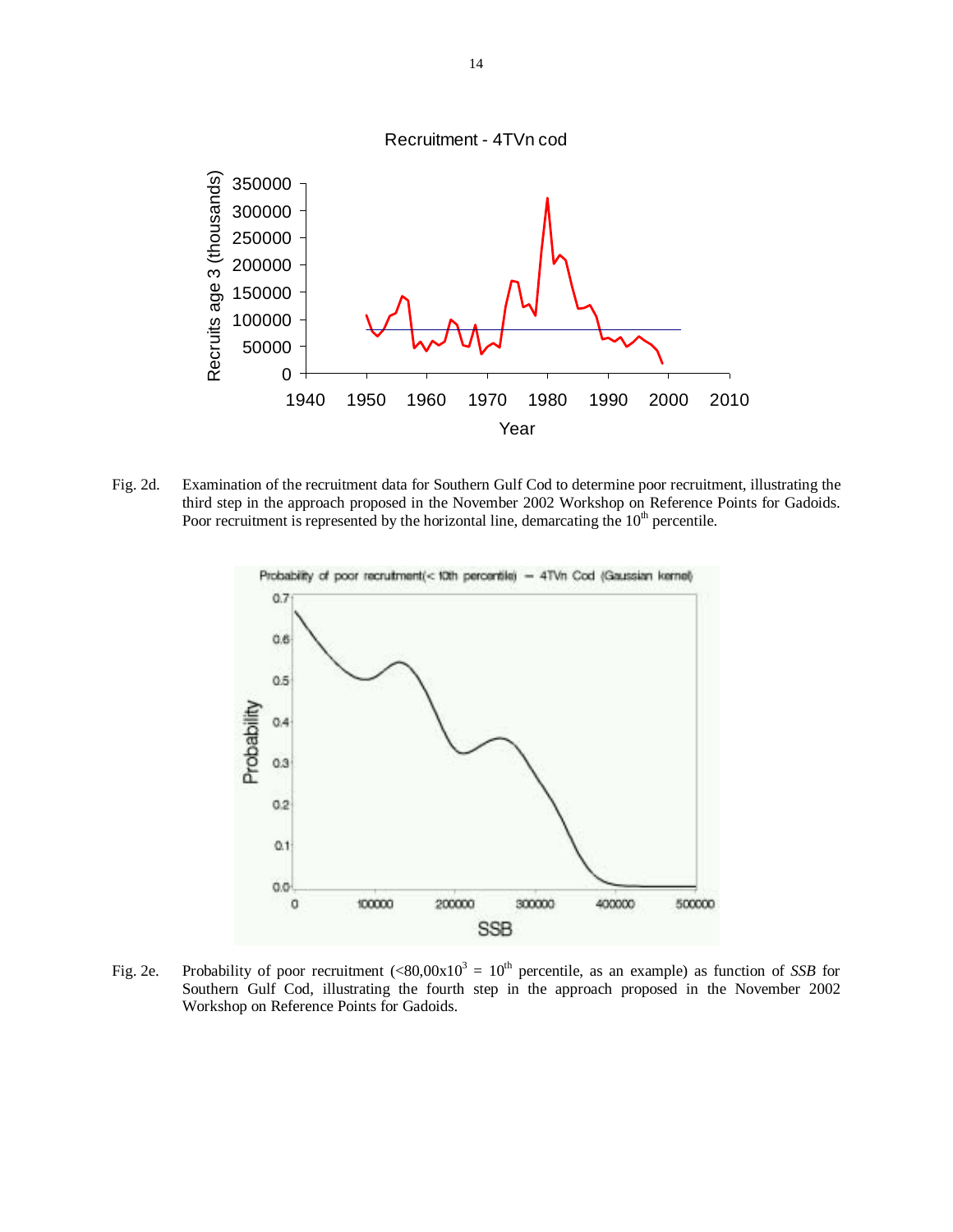

Fig. 3. Illustration of the application of two  $B_{\text{lim}}$  approaches, (A)  $B_{50\%Rmax}$  and (B) Serebryakov's  $B_{50\%R90\%surv}$ , evaluated in the November 2002 Ottawa Workshop.